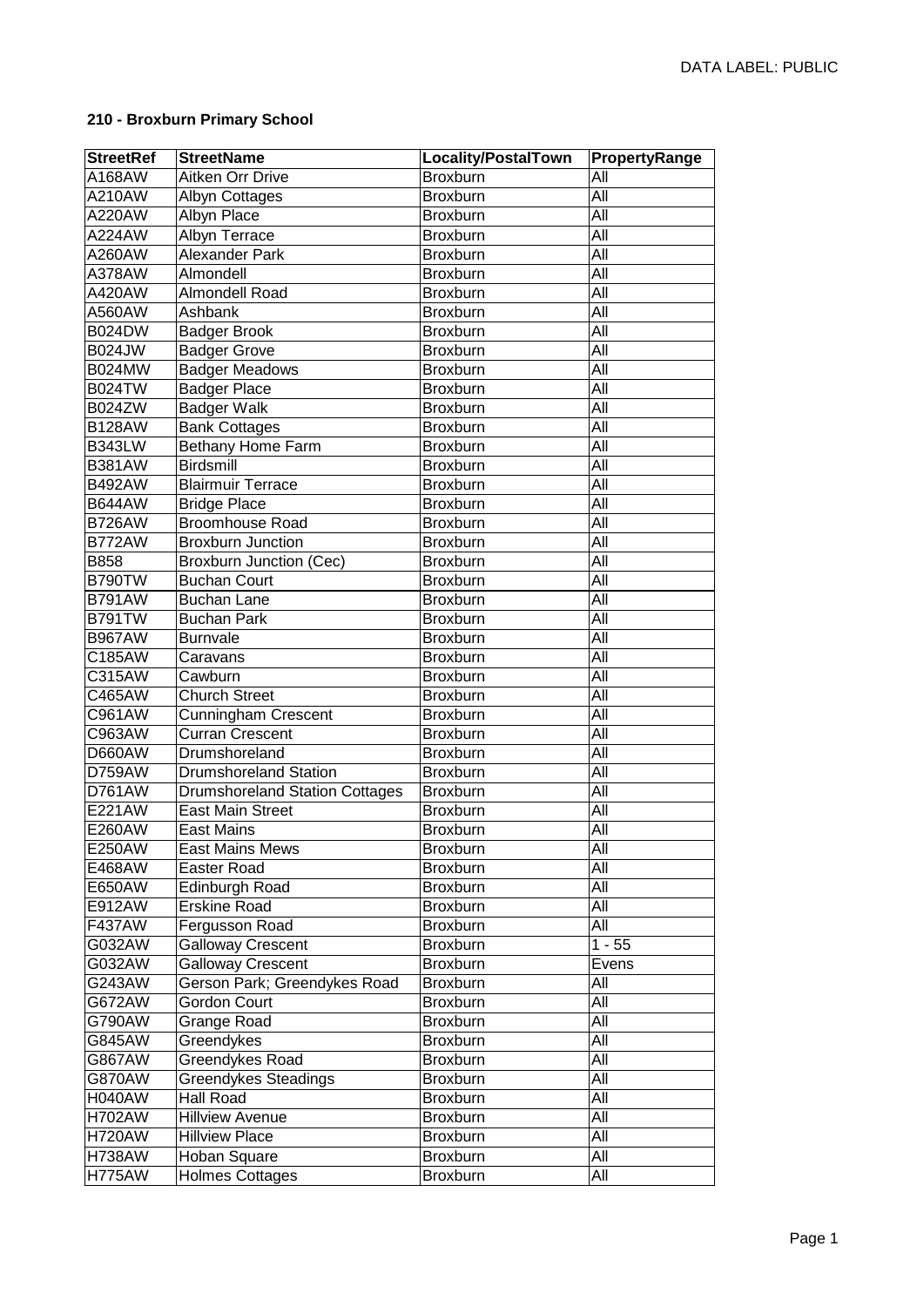## **210 - Broxburn Primary School**

| <b>StreetRef</b> | <b>StreetName</b>                 | <b>Locality/PostalTown</b> | PropertyRange    |
|------------------|-----------------------------------|----------------------------|------------------|
| <b>H783AW</b>    | Holmes Holdings                   | <b>Broxburn</b>            | $10 - 14$ Incl.  |
| <b>H801AW</b>    | Holygate Place                    | Broxburn                   | All              |
| <b>H979AW</b>    | <b>Hunter Gardens</b>             | Broxburn                   | All              |
| <b>I120AW</b>    | Illieston                         | Broxburn                   | <b>All</b>       |
| <b>I130AW</b>    | <b>Illieston Castle Steadings</b> | Broxburn                   | All              |
| <b>J550AW</b>    | Joseph Scott Gardens              | Broxburn                   | All              |
| <b>K326JW</b>    | Kilpunt                           | Broxburn                   | All              |
| <b>K326AW</b>    | <b>Kilpunt Gardens</b>            | Broxburn                   | $\overline{All}$ |
| <b>K328AW</b>    | <b>Kilpunt Steadings</b>          | <b>Broxburn</b>            | All              |
| <b>K330AW</b>    | <b>Kilpunt View</b>               | <b>Broxburn</b>            | All              |
| <b>K450AW</b>    | Kings Well Crescent               | <b>Broxburn</b>            | All              |
| <b>K662AW</b>    | <b>Kirkhill Court</b>             | Broxburn                   | All              |
| K663AW           | <b>Kirkhill House</b>             | Broxburn                   | All              |
| <b>K680AW</b>    | <b>Kirkhill Place</b>             | <b>Broxburn</b>            | All              |
| <b>K690AW</b>    | Kirkhill Road                     | Broxburn                   | All              |
| <b>L238AW</b>    | Learielaw                         | Broxburn                   | All              |
| L395D            | Learielaw                         | <b>Broxburn</b>            | All              |
| <b>L240AW</b>    | Learielaw View                    | <b>Broxburn</b>            | All              |
| <b>L378AW</b>    | Liggat Place                      | <b>Broxburn</b>            | All              |
| <b>L584AW</b>    | Linn Place                        | <b>Broxburn</b>            | All              |
| <b>L897AW</b>    | Long Byres                        | Broxburn                   | All              |
| L993AW           | Lychgate Lane                     | Broxburn                   | All              |
| M364AW           | Mcintosh Court                    | <b>Broxburn</b>            | All              |
| M372AW           | <b>Mcleod Street</b>              | Broxburn                   | All              |
| M498AW           | Melbourne Road                    | Broxburn                   | All              |
| <b>M720AW</b>    | Moore Cottages                    | Broxburn                   | All              |
| <b>N258AW</b>    | New Holygate                      | <b>Broxburn</b>            | All              |
| <b>N296AW</b>    | New Ryal Cottages                 | <b>Broxburn</b>            | All              |
| <b>N334AW</b>    | Newbigging                        | Winchburgh, Broxburn       | All              |
| <b>N413AW</b>    | Newhouses & Kilpunt               | Broxburn                   | All              |
| <b>N429AW</b>    | Newhouses Road                    | Broxburn                   | All              |
| <b>N538AW</b>    | Nicol Place                       | <b>Broxburn</b>            | All              |
| <b>N540AW</b>    | Nicol Road                        | <b>Broxburn</b>            | All              |
| N733AW           | North Greendykes                  | <b>Broxburn</b>            | All              |
| <b>O532AW</b>    | Old Mill Road                     | Broxburn                   | All              |
| O616AW           | Old Town                          | <b>Broxburn</b>            | All              |
| P135AW           | Park Road                         | Broxburn                   | $\overline{All}$ |
| P303AW           | Parklands                         | Broxburn                   | All              |
| P351AW           | Parkwood Crescent                 | Broxburn                   | All              |
| P363AW           | Parkwood Gardens                  | <b>Broxburn</b>            | All              |
| <b>P375AW</b>    | Paterson's Court                  | <b>Broxburn</b>            | $\overline{All}$ |
| <b>P759AW</b>    | Port Buchan                       | <b>Broxburn</b>            | All              |
| P831AW           | Powflats                          | <b>Broxburn</b>            | All              |
| <b>P840AW</b>    | Poynters Road                     | <b>Broxburn</b>            | All              |
| <b>P906AW</b>    | <b>Primrose Court</b>             | <b>Broxburn</b>            | All              |
| <b>P994AW</b>    | <b>Pyothall Court</b>             | <b>Broxburn</b>            | All              |
| <b>P996AW</b>    | <b>Pyothall Road</b>              | Broxburn                   | All              |
| Q525AW           | Queen's Avenue                    | Broxburn                   | All              |
| Q625AW           | Queens Road                       | Broxburn                   | All              |
| <b>R467AW</b>    | <b>Rendall Gardens</b>            | <b>Broxburn</b>            | All              |
| <b>R729AW</b>    | Roman Camp                        | <b>Broxburn</b>            | All              |
| <b>R735AW</b>    | Roman Lodge Meadows               | <b>Broxburn</b>            | All              |
| <b>R969AW</b>    | <b>Ryal Park</b>                  | <b>Broxburn</b>            | All              |